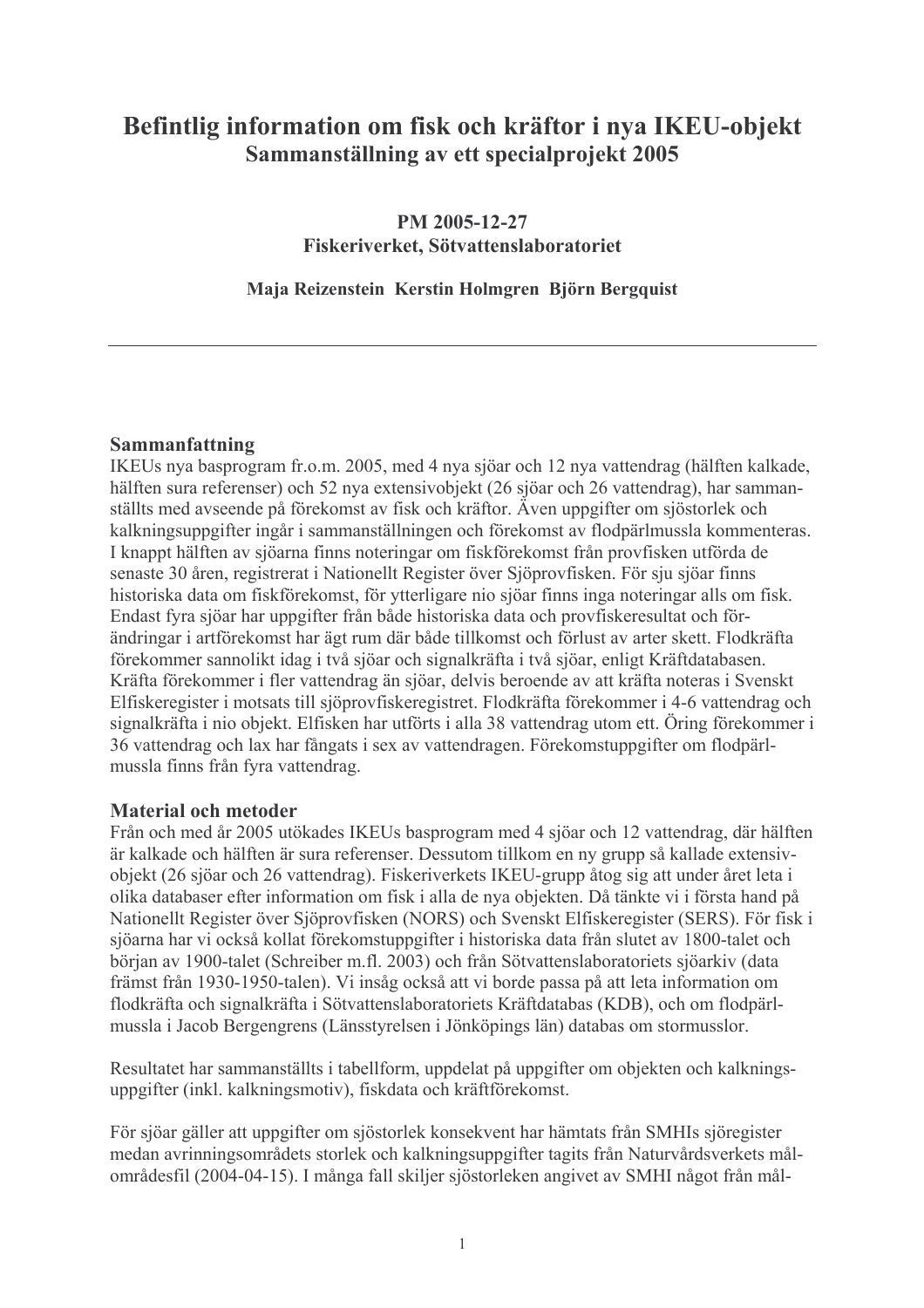områdesfilen, vilket kan bero på att olika kartor använts vid mätning. I de fall som sjöstorleken skiljer mycket, finns det angivet i Tabell 1 i Anmärkningskolumnen. Det förekommer problem då sjöar ska identifieras i målområdesfilen eftersom X- och Y-koordinater ganska sällan anges. För sjöar med vanliga sjönamn är det därför ibland osäkert om "rätt" sjö identifieras, även om län och sjöstorlek kan hjälpa till. Kanske måste osäkerheter uteslutas genom direktkontakt med länen. Viss reservation görs också för avrinningsområdenas areal, som i en del fall i målområdesfilen med största sannolikhet visat sig vara angiven i km<sup>2</sup> istället för hektar. I vissa av dessa fall har en subjektiv rimlighetsbedömning gjorts. För de fem rena åtgärdssjöarna gäller att de inte återfinns i målområdesfilen, men sjöstorlek är angiven för de sjöar som återfinns i SMHIs sjöregister.

För vattendragen har data hämtats från elfiskeregistret och Naturvårdsverkets målområdesfil samt kräftdatabasen. Förekomst av flodpärlmussla är inte införda i tabeller eftersom uppgifterna anses som osäkra och ofullständiga. Däremot behandlas frågan under Resultat och diskussion

Under Resultat och diskussion behandlas information om fisk, kräftor och flodpärlmussla i objekten (Tabell 2 & 4), med koppling till kalkningsmotiven (Tabell 1 & 3). Övrig information om sjöarna och kalkningsuppgifter i Tabell 1 & 3 talar för sig själv och kommenteras inte närmare. I och med att målområdesfilen från Naturvårdsverket uppdateras varje år finns också möjlighet att uppdatera och komplettera uppgifter i Tabell 1 och 3.

# **Resultat och diskussion**

Den relativt unga kräftdatabasen (KDB) innehåller betydligt mindre information än elfiskeregistret och sjöprovfiskeregistret men insamling av data pågår löpande, även bakåt i tiden. Detta är en förklaring till den relativt dåliga täckningen av förekomstuppgifter från de nya IKEU-objekten. Förekomst av både signal- och flodkräfta finns registrerat i KDB, antal noteringar är ganska jämt fördelad mellan arterna men med en möjlig övervikt av flodkräfta. Två tredjedelar av noteringarna kommer från sjöar, bara 16 % från vattendrag och resten från dammar. De flesta uppgifter om förekomst i kräftdatabasen grundar sig på historiska data, enkätundersökningar eller någon annan typ av uppskattning, vilket förklarar de osäkra förekomstangivelserna.

# Sjöar

Uppgifter om fiskförekomst i de nya IKEU-sjöarna är hämtade från flera källor. Från sjöprovfiskeregistret (NORS) har provfiskeresultat i form av artförekomst hittats för 14 sjöar. Resultat från provfisken som utförs med såväl standardiserad som icke standardiserad (oklassificerat eller inventeringsfiske) metodik registreras i NORS. Provfiskena i IKEU-sjöarna är utförda de senaste 25-30 åren, men fr.a. under 1990- och 2000-talet. Av dessa 14 sjöar har åtta stycken fiskats med standardiserad metodik 1980-2005. De övriga sex siöarna har endast fiskats med oklassificerad metodik, vilket innebär att utvärderingar av fångst- och artstatistik och användningen av bedömningsgrunder försvåras. I över hälften av sjöarna finns inga provfisken registrerade i NORS. För dessa 16 sjöar finns dock historiska data från sju sjöar, d.v.s. vi känner till artförekomsten från slutet av 1800-talet till 1950-talet (Schreiber m.fl. 2003, Sötvattenslaboratoriets sjöarkiv) (Tabell 2).

Totalt fyra sjöar har uppgifter från både provfiske och historiska data (Schreiber m.fl. 2003, Sötvattenslaboratoriets sjöarkiv). Av intensivsjöarna är det Nässjön och Örvattnet. Kortfattat kan sägas att elritsa har försvunnit från Örvattnet, vilket är en möjlig effekt av försurning. Vidare tycks generellt förändringar i artförekomst ha ägt rum där både tillkomst och förlust av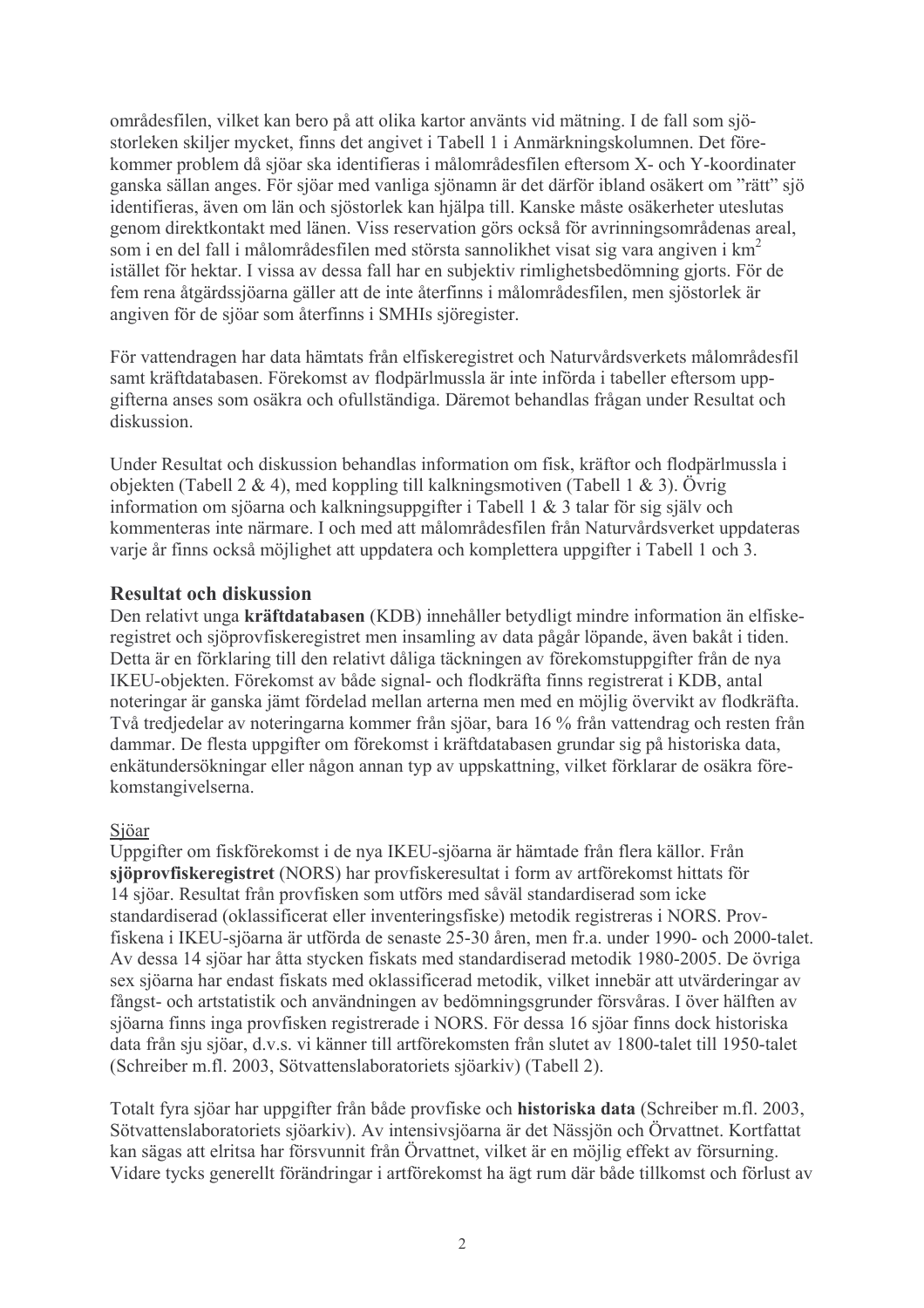arter skett. Närmare analys av detta bör ske, men utsättningar är en trolig förklaring. I Nässjön gjordes utsättningar av mört och braxen i början av 1990-talet (Dahlberg 2003). Sarv fångades första gången i sjön 2005 vid årets provfiske inom IKEU-programmet. I de fall som endast något enstaka provfiske gjorts kan det vara svårt att fastställa artförekomst för arter som gädda och lake, eftersom de inte fångas representativt i översiktsnät. Därför går det t.ex. inte att dra någon slutsats om gädda, lake och ål försvunnit från Knutsnabben sedan 1930-talet (Tabell 2).

Enligt kräftdatabasen finns notering om flodkräfta i fyra sjöar, bl.a. intensivsjön Blanksjön. Uppgiften är dock från 1992 och under provfisket 2005 noterades signalkräfta i sjön (M. Dahlberg, muntlig uppgift). Uppgifterna för de andra tre sjöarna är från 2000-talet, men i Stora Hagasjö försvann troligen flodkräftan i slutet av 1990-talet (Tabell 2). I Hedegärdessjön anges flodkräftan som kalkningsmotiv (Tabell 1). I Fagerhultasjön finns uppgifter i kräftdatabasen om att flodkräftan dött ut och att signalkräfta säkert förekommer (Tabell 2).

### Vattendrag

I elfiskeregistret (SERS) finns för de nya IKEU-vattendragen noteringar från 1978 och framåt. De flesta elfisken är dock utförda efter 1983-1984. De längsta provfiskeserierna finns i Högvadsån (26 år) och i Lillån (E4, Västerbottens län) (18 år). Tidsserier på 10-15 år finns i elva vattendrag och på mindre än tio år i 24 objekt. I Torringeån finns inga uppgifter alls om utförda elfisken. Enligt elfiskeregistret har öring fångats i alla vattendrag utom Grindeforsälven. Lax har fångats i sex vattendrag. Andra vanliga fiskarter som påträffats vid elfisken är gädda, elritsa och lake. Antalet fiskarter som totalt under åren noterats i objekten varierar mellan 1 och 12 arter, exklusive kräftor. Det genomsnittliga artantalet per elfisketillfälle varierar mellan 0,7 och 3,9 arter (Tabell 4). I tabell 4 anges också uppgifter om antal lokaler som elfiskats, antal kvantitativa resp. kvalitativa elfisken och täthet av öring, lax och totalt.

Från IKEU-vattendragen finns i kräftdatabasen (KDB) uppgift om förekomst av kräfta i sex vattendrag, varav fyra intensiv- och två extensivobjekt. Signalkräfta förekommer säkert i tre vattendrag, Västerån och Svanån (fångstresultat) samt Sällevadsån. I Sällevadsån uppges att flodkräfta förekom fram till 1986 men att arten nu troligen saknas. Från Ljungaån, Enån och Högvadsån finns osäkra uppgifter om förekomst av flodkräfta (förekomst: säker - saknas troligen). I Högvadsån uppges att flodkräftan fanns 1988, men att den nu troligen saknas, och att signalkräfta förekommer uppströms (Tabell 4).

Enligt elfiskeregistret bekräftas flodkräftans (osäkra) förekomst i Ljungaån och Enån, men förekomstuppgiften i Ljungaån för flodkräfta i SERS är från 1984 och i Enån är uppgiften osäker. Enligt elfiskeregistret finns flodkräfta dessutom i fyra av extensivvattendragen (Faxerödsbäcken, Sillbodalsälven, Ivarsbyälven och Leån). Inga noteringar om dessa objekt finns i kräftdatabasen. Signalkräfta finns i sammanlagt nio IKEU-vattendrag. Fyra av dessa är intensivvattendrag, varav två objekt som inte återfinns i kräftdatabasen (Rökeå och Lillån (Gnyltån)). Signalkräfta uppges också förekomma i fem extensivobjekt, däribland Hjortsetsån, Västerån och Torshagsån. I Helgeån övre och i Högvadsån finns uppgifter om förekomst även i KDB och flodkräftans försvinnande bekräftas. Helgeån övre har avvikande X- och Y-koordinater i elfiskeregistret och kräftdatabasen.

Enligt länens kalkningsmotiv är flodkräftan en anledning till kalkning i Ljungaån och Enån, där alltså arten tidigare har fångats enligt elfiskeregistret men där förekomsten är osäker enligt kräftdatabasen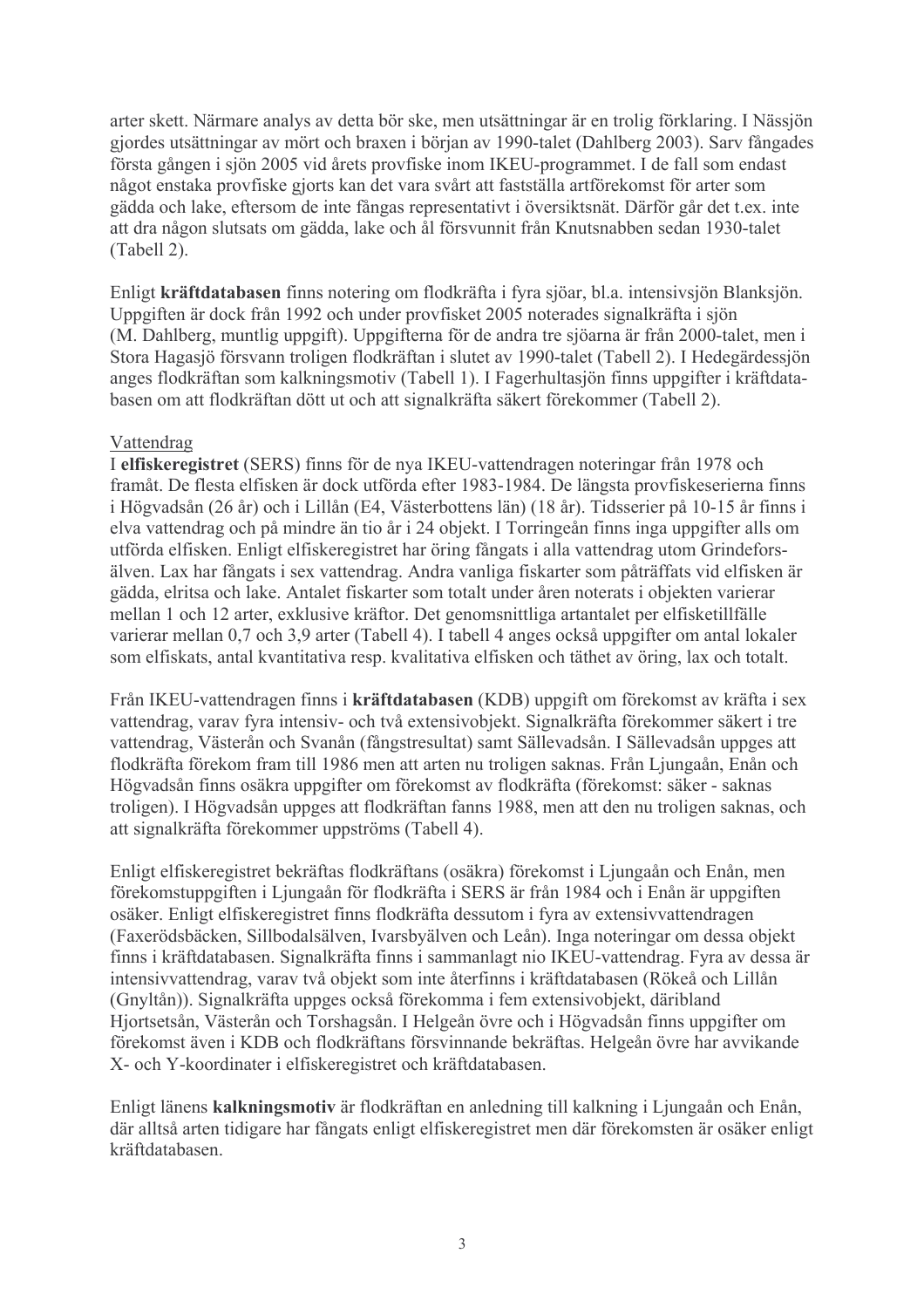Flodpärlmussla förekommer i Sällevadsån, Västerån, Hjortsetsån och Svanån. Informationen grundar sig på preliminära data från den databas över stormusslor som Länsstyrelsen i Jönköpings län håller på att bygga upp. Uppgifterna måste ännu betraktas som osäkra och ofullständiga, och flodpärlmussla (eller någon annan stormusselart) skulle kunna förekomma i ytterligare nya IKEU-objekt, eftersom en kartläggning av artförekomst kräver ytterligare kontakt och samarbete med Länsstyrelsen i Jönköpings län. Flodpärlmussla uppges vara motiv för kalkning i tre intensivobjekt och i nio extensivobjekt. I Hjortsetsån anges arten inte som kalkningsmotiv.

Det finns behov av ytterligare analys av elfiskeregistret vad gäller förekomst av alla arter vid olika tidpunkter. Även analys av förändring i fångst per ansträngning och artförekomst över tid kan göras för både vattendragen och sjöarna. Det är uppenbart att det finns data att hämta från elfiskeregistret till kräftdatabasen och det arbetet finns med i Fiskeriverkets planering för 2006. Ytterligare arbete med kopplingen kräftor – försurning – kalkning kan ge intressanta resultat, som samarbetsprojekt mellan Fiskeriverket och Naturvårdsverket. En kartläggning i både nya och gamla IKEU-objekt av förekomst av stormusslor utifrån befintliga inventeringsuppgifter, ingår som ansökan för specialprojekt 2006.

#### Referenser:

Collvin, L. 1992. Länets Referensvatten. En vattenkemisk och biologisk beskrivning av situationen augusti 1983 - maj 1987. Länsstyrelsen i Kristianstads län, Miljövårdsenheten.

Dahlberg, M. 2003. Vad finns under ytan? Resultat från Sötvattenslaboratoriets provfiskesjöar 2002. Finfo 2003:4. Fiskeriverket, 86 sidor.

Naturvårdsverket 2002. Kalkning av sjöar och vattendrag. Naturvårdsverket Handbok 2002:1. Schreiber, H., O. Filipsson & M. Appelberg, 2003. Fisk och fiske i svenska insjöar 1860-1911 – en

analys av fiskfaunan då och dess förändring under 1900-talet. Fiskeriverket Informerar 2003:1, 83 sidor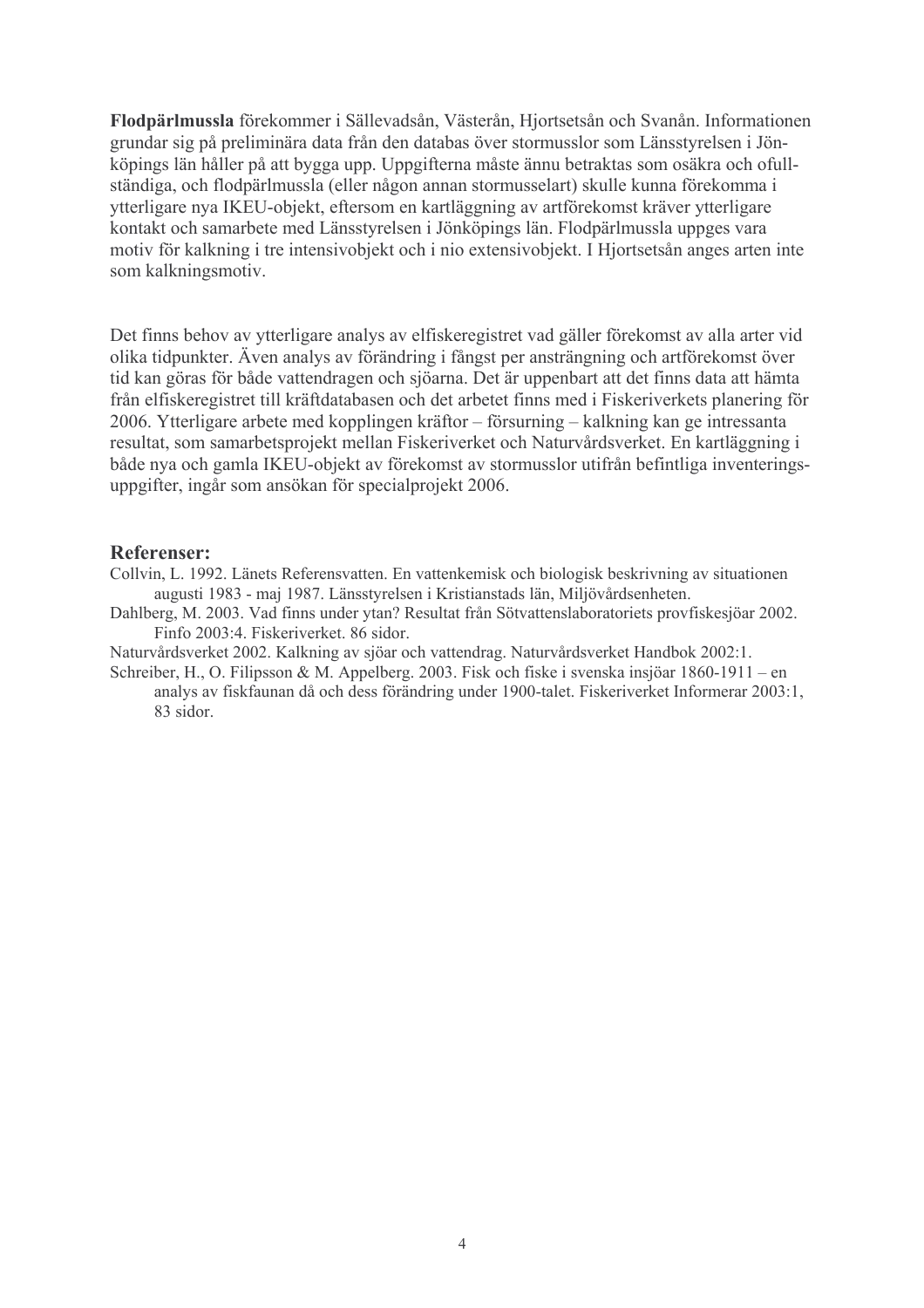Tabell 1. Uppgifter om sjöarna och kalkningsuppgifter. Storleks- och kalkningsuppgifter hämtade från Naturvårdsverkets målområdesfil (2004-04-15), med undantag av "Areal sjö" som hämtats direkt ur SMHIs sjöregister (senaste uppgift kronologiskt). Bakgrunds-pH avser pH uppmätt okalkat/innan kalkning (Naturvårdsverket 2002).

Vmark=Våtmarkskalkning. f-kräfta=flodkräfta. Anmärkning: se fotnot

| <b>Xkoor</b> | Ykoor Namn     |                          | Län            | sjö<br>(ha)    | Areal Areal<br>avr-<br>omr<br>(ha) | Kalkad | Kalk-<br>start | Kalkn-<br>metod | Areal-<br>dos kalk mål | pH-              | 玉<br>Bakgrunds- | (三)<br>Atgärdssjö | Kalkningsmotiv                                                                                                        | Anmärkning     |
|--------------|----------------|--------------------------|----------------|----------------|------------------------------------|--------|----------------|-----------------|------------------------|------------------|-----------------|-------------------|-----------------------------------------------------------------------------------------------------------------------|----------------|
| 623161       |                | 142148 Lillesjö          | 12             | $\overline{4}$ |                                    | Nei    |                |                 |                        |                  |                 |                   | Fisktom                                                                                                               | $\mathbf{1}$   |
| 623175       |                | 146111 Blanksjön         | 10             | 20,1           | 137                                | Ja     |                | Sjö             | 36,5                   | $6 \overline{6}$ | 5,8             |                   | Mört, storlom, istidsrelikter                                                                                         | $\mathfrak{S}$ |
| 634180       |                | 133441 Nässjön           | 14             | 52.3           | 350                                | Ja     | 1971           | Sjö             | 100                    | $6 \overline{}$  | 4,5             |                   | Abborre, gädda, mört, sutare, ål, öring (naturlig?)                                                                   | $\mathfrak{S}$ |
| 662682       |                | 132860 Örvattnet         | 17             | 79,6           |                                    | Nej    |                |                 |                        |                  |                 |                   |                                                                                                                       | $\mathbf{1}$   |
| 624015       |                | 143187 Stora Alagylet    | 10             |                |                                    | Ja     |                |                 |                        |                  |                 | 1                 |                                                                                                                       | $\mathbf{1}$   |
| 625269       |                | 140569 Hjärtasjön        | 12             | 20,2           | 405                                | Ja     | 1983           | Sjö             | 74                     | $6 \overline{6}$ | 4,9             |                   | Mört, fritidsfiske                                                                                                    | $\overline{2}$ |
| 626238       |                | 148299 Trehörningen      | 10             | 25             | 850                                | Ja     |                | Sjö             | 25                     | $6\overline{6}$  | 5.6             |                   | Mört, fritidsfiske                                                                                                    | $\mathfrak{S}$ |
| 629643       |                | 142937 Brändasjö         | $\overline{7}$ | 14             | 260                                | Ja     |                | Sjö             | 4,6                    | $6\overline{6}$  | 5,1             |                   | Ei fvo.                                                                                                               | $\mathfrak{S}$ |
| 629880       |                | 135351 Knutsnabben       | $\overline{7}$ | 30,6           | 558                                | Ja     | 1984           | Sjö             | 7,2                    | $6 \overline{6}$ | 4,7             |                   | Fritidsfiske; gädda, abborre, mört                                                                                    | 3              |
| 632657       |                | 132932 Långesjön         | 13             | 44             | 540                                | Ja     |                | Sjö             | 187                    | $6\overline{6}$  | 5               |                   | Mört, friluftsliv                                                                                                     | $\overline{2}$ |
| 632710       |                | 150042 Grytsjön          | 8              | 23,6           |                                    | Ja     |                |                 |                        |                  |                 | $\mathbf{1}$      |                                                                                                                       | $\mathbf{1}$   |
| 632786       |                | 136275 Djurasjön         | 13             | 20.6           | 1200                               | Ja     |                | Sjö             | 87,5                   | $6 \overline{6}$ | 5.2             |                   | Mört, friluftsliv                                                                                                     | $\overline{2}$ |
| 633842       |                | 130490 Äntasjön          | 13             | 7.6            | 138                                | Ja     |                | Sjö             | 54                     | $6\overline{6}$  | 5.8             |                   | Mört, friluftsliv                                                                                                     | $\overline{2}$ |
| 636930       |                | 137344 Klosjön           | 6              | 13,1           | 70                                 | Ja     | 1990           | Sjö             | 114                    | $6\overline{6}$  | 4,8             |                   |                                                                                                                       | $\mathfrak{S}$ |
| 637469       |                | 147319 Fagerhultasjön    | 6              | 160            |                                    | Ja     |                | Sjö             | 14                     | $6\overline{6}$  | 5.9             |                   | Upplåtet fritidsfiske, höga kvicksilverhalter i fisk                                                                  | $\mathfrak{S}$ |
| 637523       |                | 138710 Lomsjön           | 6              | 5,7            | 1300                               | Ja     | 1983           | Sjö+Vmark       | 66+276                 | $6\overline{6}$  | 4,6             |                   |                                                                                                                       | 3:4            |
| 638018       |                | 130993 Hedgärdessjö      | 14             | 34,1           | 230                                | Ja     |                | Sjö             | 80                     |                  | $64-4.5$        |                   | Abbor, elritsa, gädda, mört, nors, ål, f-kräfta, utplantering<br>öring och regnbåge, vattenber. fågel, upplåtet fiske | $\mathfrak{S}$ |
| 638416       |                | 132958 Stora Hagasjö     | 14             | 10,3           | 90                                 | Ja     |                | Sjö+Vmark       | $156 + 44$             | $6 \overline{}$  | 4,5             |                   | Abborre, braxen, gädda, mört, sutare, ål                                                                              | 3;4            |
| 639806       |                | 129563 Grundasjön        | 14             | 12             |                                    | Ja     |                |                 |                        |                  |                 | $\mathbf{1}$      |                                                                                                                       | $\mathbf{1}$   |
| 646011       |                | 127840 Bråtesjön         | 14             | 6.9            | 410                                | Ja     |                | Sjö             | 73                     | $6\overline{6}$  | 5               |                   | Abborre, gädda, mört, ål, lake, upplåtet fiske                                                                        | 3              |
| 662962       |                | 133480 Kroktjärn         | 17             | 11,3           | 55                                 | Ja     |                | Sjö             | 120                    | 5,6              | 4,8             |                   | Ö                                                                                                                     | $\overline{2}$ |
| 663117       |                | 133585 Norra Baksjön     | 17             | 117            | 1040                               | Ja     |                | Sjö             | 40                     | $6\overline{6}$  |                 |                   | Fr. Öv                                                                                                                | $\overline{2}$ |
| 664009       | 128042 Fjällbu |                          | 17             | 18,3           | 510                                | Ja     |                | Sjö             | 44                     | 5,6              | 5,7             |                   | Ö                                                                                                                     | 2:4            |
| 666123       |                | 134259 Stöpsjön          | 17             | 52,7           | 620                                | Ja     |                | Sjö             | 128                    | 5,6              | 4,7             |                   | F                                                                                                                     | $\overline{2}$ |
| 669011       |                | 136312 Södra Marktjärnen | 17             |                |                                    | Ja     |                |                 |                        |                  |                 | $\mathbf{1}$      |                                                                                                                       | $\mathbf{1}$   |
| 671213       |                | 139438 Södra Vålsjön     | 20             | 34,8           | 456                                | Ja     |                | Sjö             | 22                     | 5,6              | 5,1             |                   | Fiske                                                                                                                 | $\overline{2}$ |
| 672886       |                | 137331 Dyrsjön           | 20             | 23,6           | 186                                | Ja     |                | Sjö             | 32                     | 5,6              | 4,9             |                   | Fiske                                                                                                                 | $\overline{2}$ |
| 673339       |                | 132750 Uggenäsdypen      | 17             | 31,4           | 320?                               | Ja     |                | Sjö             | 12,5                   | 5,6              | 6,5             |                   | Ö                                                                                                                     | $\overline{2}$ |
| 695713       |                | 157380 Anderssjön        | 22             | 20.7           | 1566                               | Ja     |                | Sjö             | 54                     | 6                | 5               |                   | Utterförekomst, fiske-mkt viktigt                                                                                     | $\sqrt{3}$     |
| 709681       |                | 138996 Abervattnet       | 23             | 208            | 2459                               | Ja     |                | Sjö             | 23                     | $6 \overline{6}$ | 5,4             |                   | Örina                                                                                                                 | 3;4            |

#### Fotnot

Anmärkning<br>1: Återfinns ej i NV målområdesfil

2: X/Y-koordinat finns angivet i NV målområdesfil

3: Ingen uppgift i NV målområdesfil om X/Y-koordinat (viss osäkerhet på sjöldentitet kan finnas)

4: Sjöstorlek (Areal sjö) i målfil skiljer sig mycket från SMHIs uppgifter. Korrekta sjöar? Sjöstorlek enligt målfil: Fjällbu = 11,7 ha (rätt X/Y i målfil); Lomsjön = 10 ha; Stora Hagasjö = 15,9 ha; Åbervattnet = 181,4 ha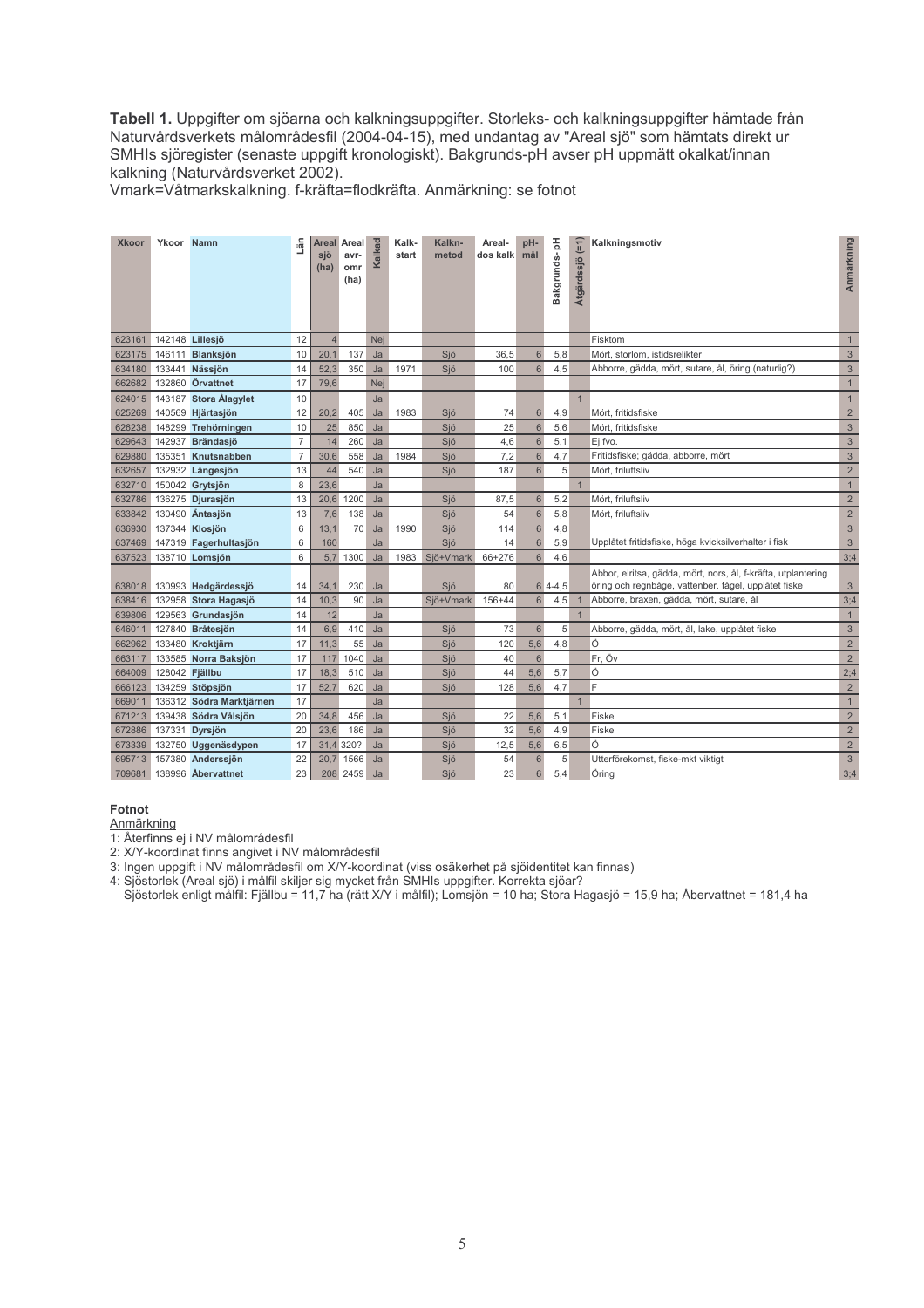T**abell 2.** Uppgifter om fisk och kräftor i sjöarna, hämtade från Fiskeriverkets Nationellt Register över Sjöprovfisken (NORS) och<br>historiska data (Schreiber m.fl. 2003 (100-års), Sötvattenslaboratoriets sjöarkiv (30-tal))

|                    |                                             |                                                     |                         | Uppgifter om fisk (hämtade ur NORS och historiska data)                                                                |                                 |             |                                 |        | Uppgifter om kräftor (hämtade ur KDB)                                                                                                                                                                                                               |  |
|--------------------|---------------------------------------------|-----------------------------------------------------|-------------------------|------------------------------------------------------------------------------------------------------------------------|---------------------------------|-------------|---------------------------------|--------|-----------------------------------------------------------------------------------------------------------------------------------------------------------------------------------------------------------------------------------------------------|--|
| Namn               | provfiskeår - fisk<br><b>Standardiserat</b> | fisken<br>oklassificerade<br>provfiskeår -<br>sibnA | fisk                    | Andra Fiskarter i provfiske och/eller andra<br>källor - källor                                                         | om kräfta<br>uppgift<br>Artal - | Kräft-<br>ă | Kräft-<br>komst<br>före-        | täthet | Kräft-Anmärkning - kräfta                                                                                                                                                                                                                           |  |
| Lillesjö           | 1986 *, 2005                                |                                                     | Nej                     | Fisktom                                                                                                                |                                 |             |                                 |        |                                                                                                                                                                                                                                                     |  |
| Blanksjön          | 1980, 1987, 1997, 2005                      | 1980, 1987                                          | jel                     | Abborre, gädda, mört                                                                                                   | 1992                            | Flod        | Säker                           | Medel  |                                                                                                                                                                                                                                                     |  |
| Nässjön            | 1988-90, 1993, 1995,<br>1997, 2002, 2005    | 1976, 1991,<br>1992                                 | 30tal                   | Abborre, braxen, gådda, mört, sarv, (ål);<br>30tal: samma utom braxen o sarv                                           |                                 |             |                                 |        |                                                                                                                                                                                                                                                     |  |
| Örvattnet          | 1998, 2001, 2004, 2005                      |                                                     | 30 <sup>ta</sup>        | Abborre, öring; 30tal: samma plus elritsa                                                                              |                                 |             |                                 |        |                                                                                                                                                                                                                                                     |  |
| Stora Alagylet     | Ej i NORS                                   |                                                     | $\overline{\mathsf{P}}$ |                                                                                                                        |                                 |             |                                 |        |                                                                                                                                                                                                                                                     |  |
| Hjärtasjön         | 1995, 1998, 2001, 2004                      | 1983, 1987                                          | jel                     | Abborre, gädda, mört, sarv, sutare                                                                                     | 2001                            | Flod        | E.<br>Säker                     |        | Småväxt flod (ev. signal). Uppg.underlag=fängstdata                                                                                                                                                                                                 |  |
| Trehörningen       |                                             |                                                     | jel                     |                                                                                                                        |                                 |             |                                 |        |                                                                                                                                                                                                                                                     |  |
| <b>Brändasjö</b>   | Ej i NORS<br>Ej i NORS                      |                                                     | ΡÄ                      |                                                                                                                        |                                 |             |                                 |        |                                                                                                                                                                                                                                                     |  |
| Knutsnabben        | 2004                                        |                                                     | 30tal                   | Abborre, braxen, mört; 30tal: ej mört,<br>men björkna, gädda, lake, ål                                                 |                                 |             |                                 |        |                                                                                                                                                                                                                                                     |  |
| Långesjön          | Inget standardiserat fiske                  | 1991                                                | jel                     | Abborre, gädda, mört                                                                                                   |                                 |             |                                 |        |                                                                                                                                                                                                                                                     |  |
| Grytsjön           | Ej i NORS                                   |                                                     | jey                     |                                                                                                                        |                                 |             |                                 |        |                                                                                                                                                                                                                                                     |  |
| Djurasjön          | Inget standardiserat fiske                  | 1988, 1992                                          | $\overline{e}$          | Abborre, braxen, gädda, mört                                                                                           |                                 |             |                                 |        |                                                                                                                                                                                                                                                     |  |
| Äntasjön           | Inget standardiserat fiske 1985, 1991       |                                                     | jel                     | Abborre, gädda, mört                                                                                                   |                                 |             |                                 |        |                                                                                                                                                                                                                                                     |  |
| Klosjön            | 1994                                        |                                                     | <b>P</b>                | Abborre, gädda                                                                                                         |                                 |             |                                 |        |                                                                                                                                                                                                                                                     |  |
| Fagerhultasjön     | Ej i NORS                                   |                                                     |                         | 30tal 30tal: abborre, gädda, mört, sik, ål                                                                             | 1981-2001 Signal (-trolig)      |             | E.<br>Säker                     | Medel- | Uppgifter finns från 8 år. Flodkräftan utdöd, orsak och år ej angivet.<br>Signalkräftan utsatt, resultat framgår ej. Syfte: Bättre bild av fisk- &<br>kräftbestånd / Nationell åtgärdsplan för flodkräfta.<br>Uppg.underlag=enkät/ historik/ uppsk. |  |
| Lomsjön            | 1993, 1997                                  | 2000                                                | $\overline{\mathsf{P}}$ | Abborre, gädda, mört                                                                                                   |                                 |             |                                 |        |                                                                                                                                                                                                                                                     |  |
| Hedgärdessjö       | Inget standardiserat fiske 1984, 1987       |                                                     | 30tal                   | 30tal: ej nors, regnbåge, öring - istället<br>Abborre, mört, nors, regnbåge, öring;<br>gädda, sik, siklöja, sutare, ål | 2002                            | Flod        | E.<br>Säker                     |        | 2002 observerades endast enstaka kräftor. Uppg. underlag=enkät                                                                                                                                                                                      |  |
| Stora Hagasjö      | <b>EjiNORS</b>                              |                                                     | 30tal                   | 30tal: abborre, gädda, mört, ål                                                                                        | 2003                            | Flod        | E.<br>troligen<br><b>Saknas</b> |        | Flodkräfta har funnits, men de sista kräftorna försvann från fvo under<br>slutet av 1990-talet tillsammans med öringen. Uppg. underlag=enkät                                                                                                        |  |
| Grundasjön         | Ej i NORS                                   |                                                     | Nej                     |                                                                                                                        |                                 |             |                                 |        |                                                                                                                                                                                                                                                     |  |
| Bråtesjön          | Ej i NORS                                   |                                                     |                         | 100års 100års: abborre, gädda, mört, ål                                                                                |                                 |             |                                 |        |                                                                                                                                                                                                                                                     |  |
| Kroktjärn          | Ej i NORS                                   |                                                     |                         | 100års 100års: abborre, öring                                                                                          |                                 |             |                                 |        |                                                                                                                                                                                                                                                     |  |
| Norra Baksjön      | Ej i NORS                                   |                                                     | 100års<br>30tal,        | 30tal: abborre, öring; 100 års: även<br>gädda, mört och ål                                                             |                                 |             |                                 |        |                                                                                                                                                                                                                                                     |  |
| <b>Fjällbu</b>     | Ej i NORS                                   |                                                     | Nej                     |                                                                                                                        |                                 |             |                                 |        |                                                                                                                                                                                                                                                     |  |
| Stöpsjön           | Ej i NORS                                   |                                                     |                         | 100års 100års: abborre, öring                                                                                          |                                 |             |                                 |        |                                                                                                                                                                                                                                                     |  |
| Södra Marktjärnen  | Ej i NORS                                   |                                                     | jey                     |                                                                                                                        |                                 |             |                                 |        |                                                                                                                                                                                                                                                     |  |
| Södra Vålsjön      | <b>Eji NORS</b>                             |                                                     | Jej                     |                                                                                                                        |                                 |             |                                 |        |                                                                                                                                                                                                                                                     |  |
| Dyrsjön            | ke<br>Inget standardiserat fis              | 1993                                                | Nej                     | Abborre, lake                                                                                                          |                                 |             |                                 |        |                                                                                                                                                                                                                                                     |  |
| Uggenäsdypen       | Ej i NORS                                   |                                                     | 30tal                   | 30tal: abborre, gädda, lake, öring                                                                                     |                                 |             |                                 |        |                                                                                                                                                                                                                                                     |  |
| Anderssjön         | Ej i NORS                                   |                                                     | Eg                      |                                                                                                                        |                                 |             |                                 |        |                                                                                                                                                                                                                                                     |  |
| <b>Abervattnet</b> | Inget standardiserat fiske                  | 1991                                                |                         | Nej Röding, öring                                                                                                      |                                 |             |                                 |        |                                                                                                                                                                                                                                                     |  |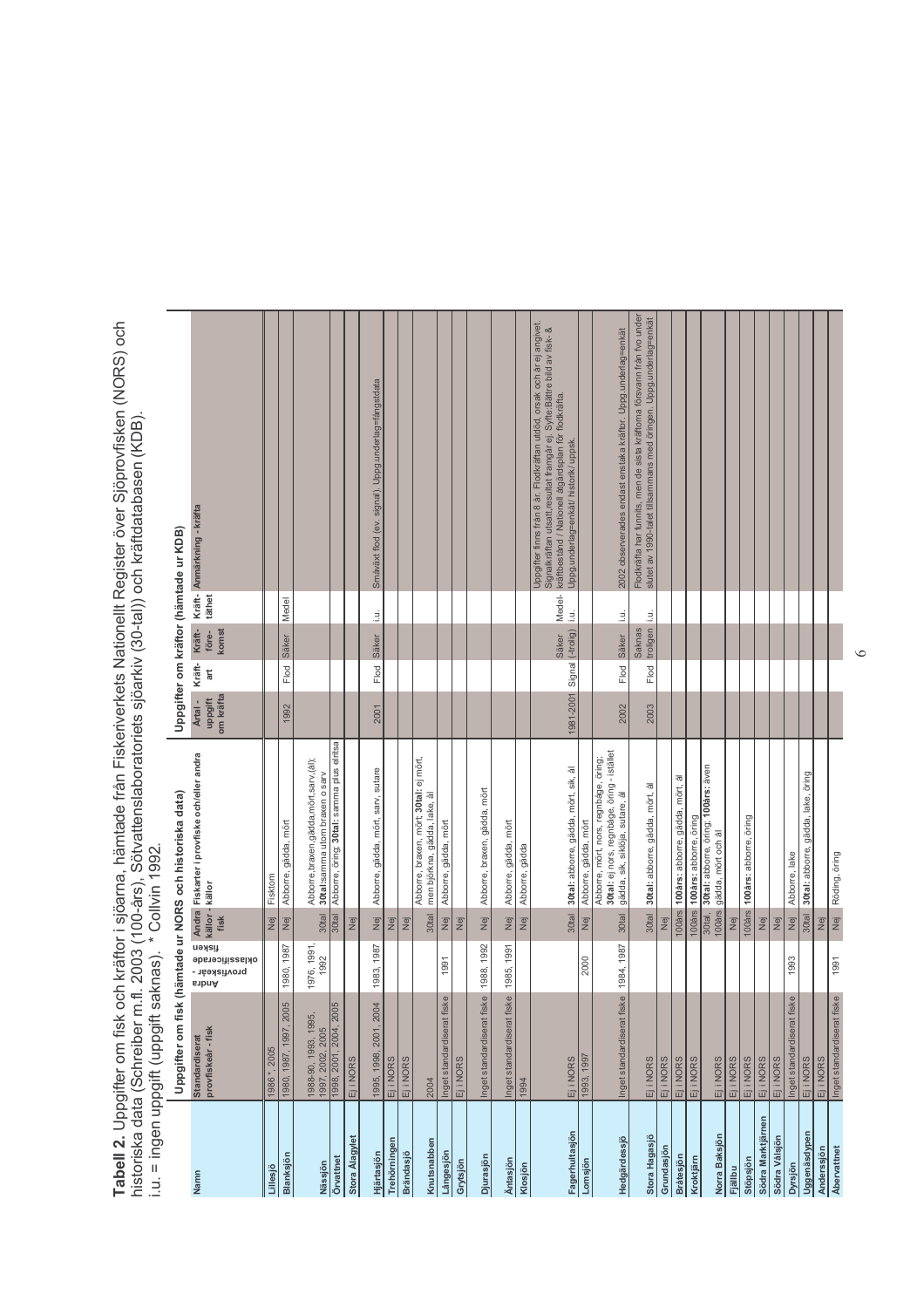Tabell 3. Uppgifter om vattendrag och kalkningsuppgifter, hämtade från Naturvårdsverkets målområdesfil (2004-04-15). Bakgrunds-pH avser pH uppmätt okalkat/innan kalkning (Naturvårdsverket 2002). Vmark=Våtmarkskalkning, Kdo

|                          | Vattendragsuppgifter |               |                         |     | Storleks- och kalkningsuppgifter, kalkningsmotiv |        |                |                          |                          |                |             |                                                                          |  |  |
|--------------------------|----------------------|---------------|-------------------------|-----|--------------------------------------------------|--------|----------------|--------------------------|--------------------------|----------------|-------------|--------------------------------------------------------------------------|--|--|
| Intensiv<br>Extensiv     | <b>Xkoor</b>         | Ykoor Namn    |                         | Län | Areal<br>avromr<br>(ha)                          | Kalkad | Kalk-<br>start | Kalkn-<br>metod          | Areal-<br>dos<br>kalk    | pH-mål         | 공<br>Bakgr- | Kalkningsmotiv                                                           |  |  |
| $\mathbf{I}$             | 623265               | 136734 Rökeå  |                         | 12  | 13000                                            | Ja     | 1985           | Kdos                     | $\overline{\phantom{0}}$ | 6              |             | 4,8 Elritsa, Grönling, Lax, Öring                                        |  |  |
| $\mathbf{I}$             | 624714               | 133393        | Trollbäcken             | 12  | 700                                              | Nej    |                |                          |                          |                |             | 4.9 Referens                                                             |  |  |
| $\mathbf{I}$             | 636512               | 148894        | Sällevadsån             | 8   | 10200                                            | Ja     | 1987           | Sjö                      | 7,1                      | 6              |             | 5.6 Öring, Flodpärlmussla, Utter, Strömstare                             |  |  |
| $\mathbf{I}$             | 636606               | 148036        | Lillån (Gnyltån)        | 6   | 2500                                             | Nej    | ÷              | $\omega$                 |                          | ÷,             |             | 6.1 Referens                                                             |  |  |
| $\mathsf{I}$             | 637503               | 135162        | <b>Musån</b>            | 14  | 8500                                             | Nej    | ٠              | $\overline{\phantom{a}}$ |                          |                |             | ? Referens                                                               |  |  |
| $\mathbf{I}$             | 637597               |               | 131335 Ljungaån         | 14  | 7000                                             | Ja     | 1986           | Vmark                    | 49,5                     | 6              |             | Abborre, Elritsa, Gädda, Insjööring, Ål,<br>4.8 F-kräfta, Flodpärlmussla |  |  |
| $\mathbf{I}$             | 638465               |               | 137573 Svanån           | 6   | 7000                                             | Ja     | 1987           | Vmark                    | 51                       | 6              |             | 4.7 Stationär öring, Flodpärlmussla, Forsärla                            |  |  |
| $\mathbf{I}$             | 664180               | 137230 Enån   |                         | 17  | 5400                                             | Ja     | 1997           | Sjö                      | 19,8                     | 5,6            |             | 5.1 Bergsimpa, Öring, F-kräfta                                           |  |  |
| $\mathbf{I}$             | 673365               | 134254 Vingån |                         | 17  | 3700                                             | Nei    |                |                          |                          |                |             | 4,6 Referens                                                             |  |  |
| $\overline{\phantom{a}}$ | 680904               | 133637        | Tangån                  | 20  | 12300                                            | Nej    | ÷,             | ÷,                       |                          |                |             | 4,1 Referens                                                             |  |  |
| $\mathbf{I}$             | 704600               | 167431        | Stridbäcken             | 24  | 1600                                             | Ja     | 1992           | Kdos                     | 38                       | 6              |             | 4,3 Havsöring, Stationär öring                                           |  |  |
| $\mathbf{I}$             | 706760               | 169582        | Lillån (E4)             | 24  | 2700                                             | Nej    | ÷,             | ÷,                       |                          | ÷,             |             | 4,4 Referens                                                             |  |  |
| E                        | 624818               | 132671        | Faxerödsbäcken          | 12  | 1000                                             | Ja     |                | Vmark                    | 49,5                     | 6              |             | 4,9 Öring                                                                |  |  |
| E                        | 628007               | 134056        | Öradebäcken             | 13  | 1000                                             | Ja     |                | Vmark                    | 220                      | 6              |             | 4,2 Lax, Öring                                                           |  |  |
| Е                        | 628042               | 140250        | Helgeån övre            | 6   | 40900                                            | Ja     |                | Sjö/Vmark                | 30                       | 5,6            |             | 4,7 Öring                                                                |  |  |
| E                        | 632725               | 130879        | Högvadsån               | 13  | 47700                                            | Ja     |                | Sjö                      | 85,8                     | 6,3            |             | Bergsimpa, Elritsa, Lax, Öring,<br>4,8 Flodpärlmussla                    |  |  |
| E                        | 635698               | 148685        | Virserumsån             | 8   | 32000                                            | Ja     |                | Sjö                      | 17                       | $6\phantom{1}$ |             | 0 Öring                                                                  |  |  |
| Ε                        | 636519               | 142137        | Hjorsetån               | 6   | 3400                                             | Ja     |                | Sjö/Vmark                | 29,8                     | 6              |             | 5,1 Elritsa, Öring                                                       |  |  |
| E                        | 637400               | 137131        | Västerån                | 6   | 11200                                            | Ja     |                | Vmark                    | 15                       | 6              |             | 5,4 Elritsa, Flodpärlmussla, Öring                                       |  |  |
| Ε                        | 637404               | 130055        | Lillån (Hedån)          | 14  | 4700                                             | Ja     |                | Vmark                    | 76,6                     | 6              |             | 5-5,5 Elritsa, Havsöring, Flodpärlmussla                                 |  |  |
| Е                        | 639213               | 128457        | Kroksjöbäcken           | 14  | 500                                              | Ja     |                | Sjö                      | 73,1                     | 6,3            |             | 4,5 Lax, Havsöring                                                       |  |  |
| Е                        | 640707               | 130963        | Nordån                  | 14  | 7300                                             | Ja     |                | Vmark                    | 69,2                     | 6              |             | 4,5-5 Elritsa, Mört, Öring, Flodpärlmussla                               |  |  |
| Е                        | 650402               | 152440        | Torshagsån              | 5   | 3600                                             | Ja     |                | Sjö                      | 9,0                      | 6              |             | 6 Havsöring                                                              |  |  |
| Е                        | 655481               | 124751        | Älgsjöbäcken            | 14  | 560                                              | Ja     |                | Sjö                      | 17,9                     | 6              |             | 5-5,5 Havsöring                                                          |  |  |
| E                        | 659033               | 129054        | Silbodalsälven          | 17  | 7700                                             | Ja     |                | Kdos                     | 33,1                     | 6              |             | 6,4 Fs,Öv,K                                                              |  |  |
|                          |                      |               | <b>Bubäcken</b>         |     |                                                  |        |                |                          |                          |                |             |                                                                          |  |  |
| E                        | 661333               | 127416        | (Björketjärnsbäcken)    | 17  | 1000                                             | Ja     |                | Sjö                      | 54,7                     | 6              |             | 5,4 Fr, Öv                                                               |  |  |
| Ε                        | 661477               | 126863        | Grindeforsälven         | 17  | 2600                                             | Ja     |                | Sjö                      | 69,0                     | 5,6            |             | 4,5 Öring                                                                |  |  |
| E                        | 662124               |               | 128084 Ivarsbyälven     | 17  | 11900                                            | Ja     |                | Kdos                     | 42,1                     | 6              |             | 5.6 Bs,Fs,K,Ö                                                            |  |  |
| Ε                        | 668617               |               | 142055 Kölaråsälven     | 20  | 7400                                             | Ja     |                | Sjö/Vmark                | 24,5                     | 6              |             | 5,7 Elritsa, Öring                                                       |  |  |
| Е                        | 670366               | 133167        | Joholabäcken            | 17  | 1000                                             | Ja     |                | Vmark                    | 121,6                    | 5,6            |             | 5,3 Öring                                                                |  |  |
| Е                        | 674377               | 135687        | Lill-Fämtan             | 20  | 4000                                             | Ja     |                | Kdos                     | 20,7                     | 5,6            |             | 4,6 Öring                                                                |  |  |
| Е                        | 676657               | 143158        | Hemulån                 | 20  | 8800                                             | Ja     |                | Kdos                     | 2,1                      | 6              |             | 5,9 Flodpärlmussla                                                       |  |  |
| E                        | 682494               | 140274        | Rällan                  | 20  | 6300                                             | Ja     |                | Kdos                     | 45,8                     | 5,6            |             | 5,1 Fiske                                                                |  |  |
| Е                        | 683376               | 155722        | Svartbäcken             | 21  | 1000                                             | Ja     |                | Vmark                    | 41                       | 6              |             | 4,9 Öring, Flodpärlmussla                                                |  |  |
| E                        | 689445               | 156742        | Torringsån              | 22  | 3900                                             | Ja     |                | Sjö                      | 36,7                     | 6,2            |             | 5,4 Mört, Öring, Flodpärlmussla, Fiske                                   |  |  |
| E                        | 700140               | 160338 Leån   |                         | 22  | 9700                                             | Ja     |                | Sjö/Vmark                | 23,7                     | 6,2            |             | Havsöring, Stationär öring, Flodpärlmussla,<br>5,6 Fiske                 |  |  |
| E                        | 709706               |               | 164850 Blåbergsjöbäcken | 24  | >1100                                            | Ja     |                | Sjö                      | 14                       | 6              |             | Havsöring, Stationär öring, Flodpärlmussla                               |  |  |
| E                        | 711934               |               | 163149 Fjällbäcken      | 24  | 1100                                             | Ja     |                | Vmark                    | 129                      | 5.6            |             | 4.7 Sjölevande öring, Stationär öring                                    |  |  |